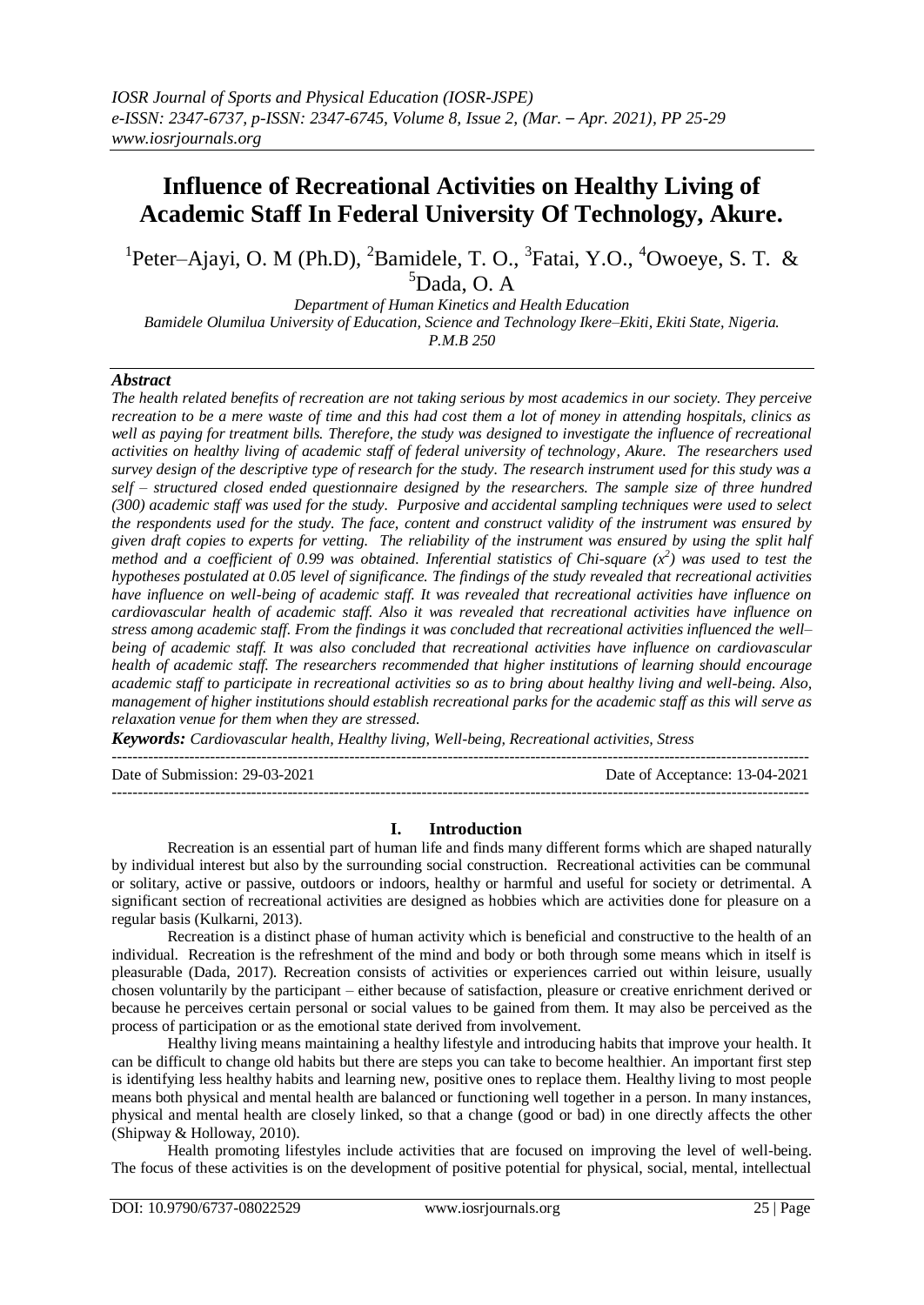or spiritual health (Ebem, 2007). Specialists also found a growing interest of youth for sports activities and also presented the consequences of lack of physical activity with negative effects on human life (obesity, excess in body mass index, deformation of the spine, heart problems etc.), also practicing sports activities can improve socialization, communication and friendships (Sopa & Pomohaci, 2016).

People who take part in park activities such as walking, hiking or skiing, schedule fewer office visits, maintain lower body fat percentages and have lower blood pressure and cholesterol levels. Mental wellness is critical to overall physical health. Participating in recreational activities helps manage stress. Taking time to nurture oneself provides a sense of balance and self-esteem, which can directly reduce anxiety and depression (Clinton, 2019). Recreational activities and exercise are a major contributor to a healthy lifestyle; people are made to use their bodies and disuse leads to unhealthy living. Unhealthy living may manifest itself in obesity, weakness, lack of endurance and overall poor health that may foster disease development.

In most universities in Nigeria, sports and exercise facilities are assembled for students only. Most of the members of staff do not use these facilities, therefore the universities pay huge medical bills for their staff. In addition, there are indirect costs which include decreased productivity and lost of time due to increased absenteeism, as well as opportunity cost (Kravitz & Heyward, 2017). The academic staff are more affected. Academic staff are personnel whose primary assignment are instruction, research, evaluation and public service. Due to the nature of their work, they undergo stress on a daily basis. In order to overcome stress and be productive, they need to possess good cardiovascular health and well-being. Recreation is an avenue through which these can be achieved. Kainin (2019) opined that making recreation activities a priority is likely to make one feel satisfied with their overall life. This is because they help in creating a balance between pressures from academic works with mental and physical well–being.

A healthy population is the nation's greatest resource, the source of its vitality, creativity and wealth. Citizens and entire nation should therefore strive to attain optimum health and vitality knowing fully well that good health is essential to happiness and happiness is essential to good citizenship. Since health is a quality of life, people should be taken through an educational process of health knowledge, attitude, practice and skills, for protection, maintenance and promotion of their health status through recreation. Having realized that recreation is a means of catching fun, enjoyment and relaxation. The health related benefits of recreation is not taking serious by most academic in our society despite their level of education. They have termed it to be waste of time and this had cost them a lot of money in attending hospitals, clinics as well as paying for treatment bill.

The lecturing profession is time consuming, stressful and places a lot of demands on lecturers (Physically, emotionally, mentally, socially, psychological etc). To worsen the situation, many state governments and the federal government are insensitive to the plight of workers. This definitely will impact on the health and happiness of lecturers. Therefore, it is important for lecturers to create time for recreation. It is perceived that this will serve as an antidote to stress and source of happiness to academic staff. Which will further improve their health status. But it is disturbing that a lot of academic staff do not show interest in recreational activities. From personal interaction with some academic staff, many are of the opinion that they do not stand to gain much from recreational activities. Therefore, the research is aimed at investigating the influence of recreational activities on healthy living of academic staff in the Federal University of Technology, Akure (FUTA).

### **Objectives of the study**

The study examined influence of recreational activities on healthy living of academic staff. Specifically, it investigated the influence of recreational activities on well–being of academic staff, influence of recreational activities on cardiovascular health (i.e. reduction of the risk of heart related diseases) among academic staff and influence of recreational activities on stress among academic staff.

### **Hypotheses**

The following hypotheses were formulated and were tested at 0.05 level of significance

1. There is no significant influence of recreational activities on well – being of academic staff in FUTA.

2. There is no significant influence of recreational activities on cardiovascular health of the academic staff in FUTA.

3. There is no significant influence of recreational activities on stress among academic staff in FUTA.

### **II. Methodology**

The researchers used survey design of the descriptive type of research for the study. The area of the study is FUTA. The population of the study consisted of all members of academic staff of FUTA. The total population of academic staff in FUTA was eight hundred and six (806). Six hundred and six (606) were male while two hundred (200) were female, ranging from Professors to graduate assistants. It was from this population that the number of respondents needed for the study was selected. The sample size of three hundred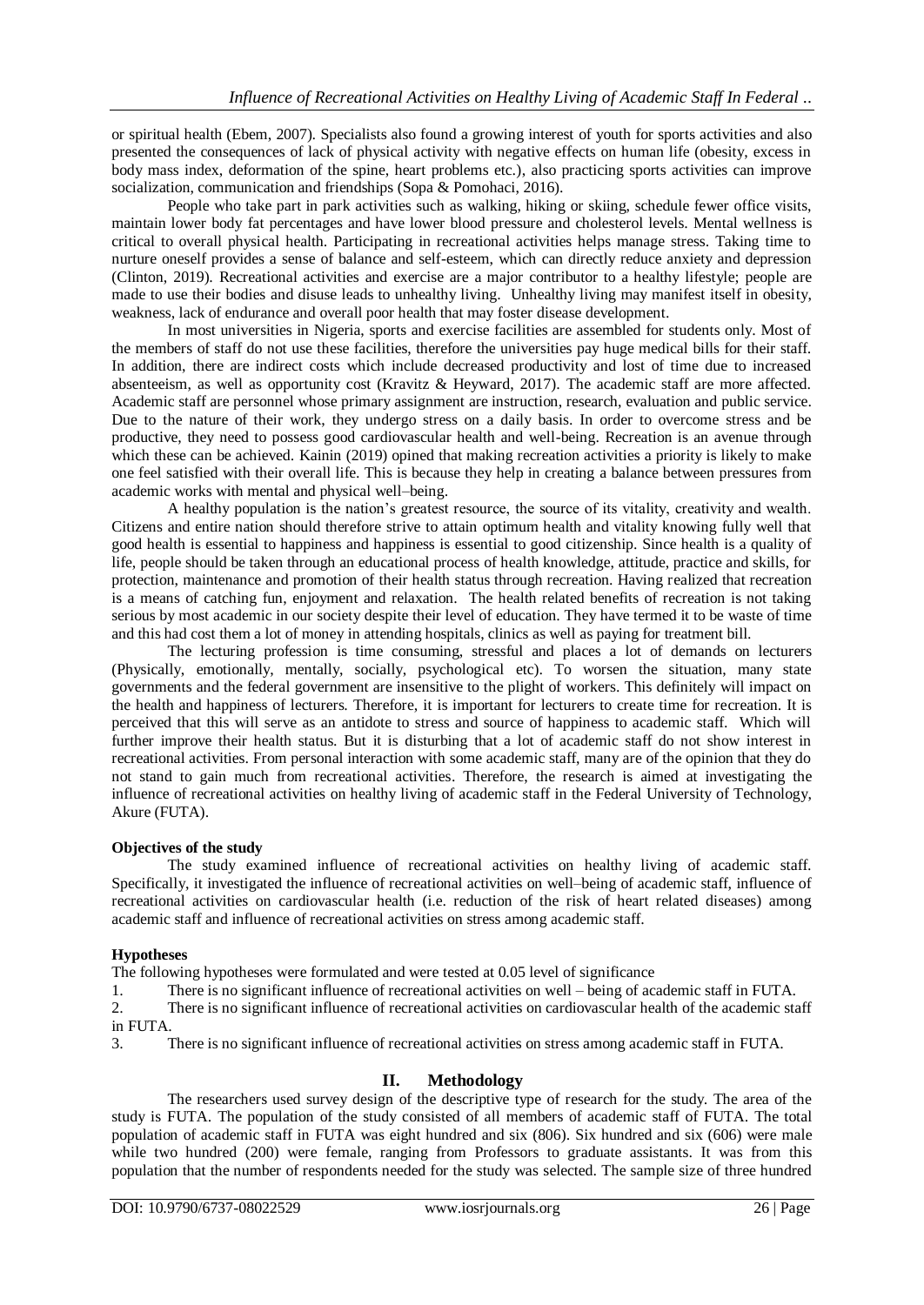(300) respondents was used for the study. The respondents were the academic staff from all the five (5) schools of study in the institution. Purposive sampling technique was used to select the five (5) schools of study in the institution, while accidental sampling technique was used to select respondents from each of the schools. Sixty (60) respondents were selected from each school. The selection cut cross male and female academic staff from professors to graduate assistants.

The research instrument used for this study was a self-structured closed ended questionnaire designed by the researchers. The questionnaire was designed in line with the research variables. Five items were generated for each of the variables. The questionnaire was of Yes or No format. In order to validate the instrument for this study, drafts of the questionnaire prepared by the researchers were given to two (2) experts for face, content and construct validity.

Reliability of the instrument was ascertained using split half method. One of the tertiary institutions in Akure metropolis was used. Twenty (20) academic staff were randomly selected. Pearson's Product Moment Correlation (PPMC) and Spearman Brown's Formula were used to analyse the reliability and coefficient of 0.99 was obtained. The completed questionnaire were gathered and analysed by using inferential statistics of Chi– square  $(x^2)$  to test the hypotheses at 0.05 level of significance.

## **III. Results and discussion**

**Hypothesis 1:** There is no significant influence of recreational activities on well–being of academic staff in FUTA.

**Table 1:** Chi-square analysis of influence of recreational activities on well – being

of academic staff.

| S/N | Items                                                                                | Yes | No  | <b>Total</b> | df | $x^2$ cal | $x^2$ cri | <b>Result</b> |
|-----|--------------------------------------------------------------------------------------|-----|-----|--------------|----|-----------|-----------|---------------|
|     | Does your involvement in recreational activities<br>make you feel relaxed?           | 258 | 42  | 300          |    |           |           |               |
|     | Do you become happy anytime you take part in<br>recreation?                          | 142 | 158 | 300          |    |           |           |               |
|     | Does participation in recreational activities<br>increase level of mental alertness? | 144 | 156 | 300          | 4  | 126.63    | 9.49      |               |
|     | Does your involvement in recreational activities<br>help to put you in good mood?    | 173 | 123 | 300          |    |           |           |               |
|     | Does your participation in recreational help to<br>control your emotions?            | 157 | 143 | 300          |    |           |           |               |
|     |                                                                                      | 874 | 626 | 1500         |    |           |           |               |

Table 1 above shows the Chi-square analysis of influence of recreational activities on well-being of academic staff. The chi square calculated  $(x^2 \text{ cal})$  value was 126.63, the chi square critical value  $(x^2 \text{ cri})$  was 9.49 with the degree of freedom (df) 4 at 0.05 level of significance. Since the  $x^2$  calculated value was greater than  $x^2$ critical value, hypothesis 1 which stated that there is no significant influence of recreational activities on wellbeing of academic staff was rejected. This implies that recreational activities have influence on well-being of academic staff of FUTA.

**Hypothesis 2:** There is no significant influence of recreational activities on

cardiovascular health of the academic staff in FUTA.

| <b>Table 2:</b> Chi-square analysis of influence of recreational activities on |  |
|--------------------------------------------------------------------------------|--|
| cardiovascular health of the academic staff.                                   |  |

| carafo vascului ficanti or ulc'academic staff. |                                                                                                       |     |     |              |    |                |                        |        |
|------------------------------------------------|-------------------------------------------------------------------------------------------------------|-----|-----|--------------|----|----------------|------------------------|--------|
| S/N                                            | Items                                                                                                 | Yes | No  | <b>Total</b> | Df | $\nabla^2$ cal | $x^2$ cri<br>$\lambda$ | Result |
|                                                | Will involvement in recreational activities help to<br>reduce the risk of cadio-vascular disease?     | 220 | 80  | 300          |    |                |                        |        |
|                                                | Can involvement in recreational activities help to<br>reduce the risk of obesity?                     | 177 | 123 | 300          |    |                |                        |        |
|                                                | Can participation in recreational activities help to<br>strengthen the heart muscles?                 | 156 | 144 | 300          | 4  | 30.40          | 9.49                   |        |
|                                                | Will involvement in recreational activities help to<br>reduce the risk of hypertension?               | 185 | 111 | 300          |    |                |                        |        |
|                                                | Can participation in recreational activities help to<br>improve cardiac output and blood circulation? | 177 | 123 | 300          |    |                |                        |        |
|                                                |                                                                                                       | 915 | 585 | 1500         |    |                |                        |        |

Table 2 above shows the Chi-square analysis of influence of recreational activities on cardiovascular health of the academic staff. The chi square calculated ( $x^2$  cal) value was 30.4, the chi square critical value ( $x^2$ cri) was 9.49 with the degree of freedom (df) 4 at 0.05 level of significance. Since the  $x^2$  calculated value was greater than  $x^2$  critical value, hypothesis 2 which stated that there is no significant influence of recreational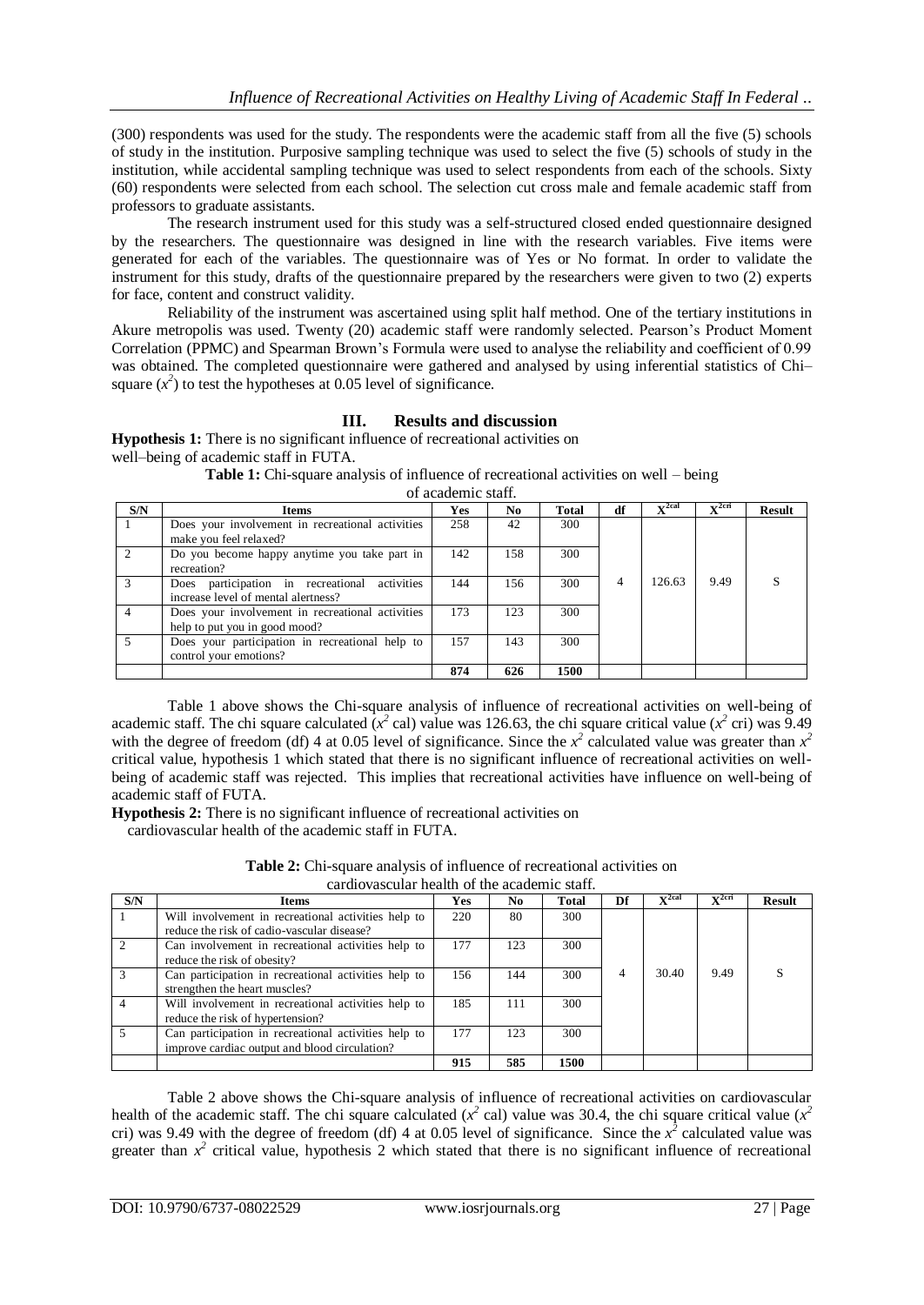activities on cardiovascular health of the academic staff was rejected. This shows that recreational activities have influence on cardiovascular health of academic staff of FUTA**.**

**Hypothesis 3:** There is no significant influence of recreational activities on stress among academic staff of FUTA.

| S/N | <b>Items</b>                                                                            | Yes | N <sub>0</sub> | <b>Total</b> | df | $\nabla^2$ cal | $\nabla^2$ cri | <b>Result</b> |
|-----|-----------------------------------------------------------------------------------------|-----|----------------|--------------|----|----------------|----------------|---------------|
|     | Do recreational activities help to reduce stress?                                       | 250 | 50             | 300          |    |                |                |               |
|     | Do recreational activities help to get rid of<br>tension?                               | 170 | 130            | 300          |    |                |                |               |
|     | Do recreational activities help in handling work<br>pressure?                           | 200 | 100            | 300          | 4  | 28.60          | 9.49           |               |
|     | Can recreational activities help to reduce<br>tiredness?                                | 185 | 111            | 300          |    |                |                |               |
|     | Will participation in recreational activities help to<br>prevent general body weakness? | 168 | 132            | 300          |    |                |                |               |
|     |                                                                                         | 973 | 527            | 1500         |    |                |                |               |

**Table 3:** Chi-square analysis of influence of recreational activities on stress.

Table 3 above shows the Chi-square analysis of influence of recreational activities on stress, anxiety and depression. The chi square calculated  $(x^2 \text{ cal})$  value was 28.60, the chi square critical value  $(x^2 \text{ cri})$  was 9.49 with the degree of freedom (df) 4 at 0.05 level of significance. Since the  $x^2$  calculated value was greater than  $x^2$ critical value, hypothesis 3 which stated that there is no significant influence of recreational activities on stress was rejected. This implies that recreational activities have influence on stress among academic staff of FUTA**.**

#### **IV. Discussion**

The finding from hypothesis 1 revealed that recreational activities have influence on well being of academic staff. The finding supported the assertion of (de Rezende et al., 2014), who opined that there was a positive association of recreational activities, mental well – being and healthy living among different age groups, including middle – aged adults. It also gives a strong support to the finding of Wiese, Tay and Kuykendall, (2018) who asserted that recreational activities contribute to well – being and subjected health because of its physical benefits, mastery experiences gained during exercise, positive experiences of recovery and relaxation and social interaction. Nowadays, when most jobs are sedentary, recreational activities play a key role in the recuperation of both mind and body. Previous studies have shown recreational activities to be an effective way to increase well – being (Mikkelsen, Stojanovska, Polenakovic, Bosevski & Apostolopoulos, 2017).

The finding from hypothesis 2 revealed that recreational activities have influence on cardiovascular wellbeing of academic staff thereby promoting their healthy living. This finding goes in line with the assertion of Matthews et al. (2014) who asserted that increased recreational activity level and exercise as well as decreased leisure time, show a consistent benefit in the prevention of cardiovascular disease and mortality. An increased amount of time that is spent being sedentary also shows a significant correlation to cardiovascular disease (Bjork, Bauman, Gronbaek, Wulff, Thygesen & Tolstrup, 2014), even with regular exercise. Overall, time being physically active appears to be the most important influence on the reduction of cardiovascular disease risk. The World Health Organisation (WHO) (2010) stated that substantial health benefits can be achieved by moderate intensity PA of at least 150 minutes a week, or vigorous intensity recreational activities of at least 75 minutes a week, or any combination of moderate and vigorous intensity PA. However, it is also emphasized that any amount of PA leads to health benefits (Piepoli, Hoes & Agewall, 2016).

The finding from hypothesis 3 revealed that recreational activities have influence on stress of academic staff thereby increasing their healthy living. The finding supported the view of Robinson, Segal and Melinda-Smith (2019) that exercising is an effective way to break cycle. As well as releasing endorphins in the brain, recreational activity helps to relax the muscles and relieve tension in the body. Since the body and mind are so linked, when ones body feels better the mind the mind feel better as well. Ones muscles may be tense, especially in the face, neck and shoulders, leaving one with back or neck pain, or painful headaches. The finding also supported the investigation of Lindwall and Asci (2015), they investigated the effect of recreational activities on healthy adults and found that increasing recreational activity in this group resulted in reduced anxiety and stress. There is mounting evidence that recreational activities are beneficial as a treatment for people with both mild and severe (clinical) anxiety and stress.

#### **V. Conclusions**

The conclusions for this study were derived from the findings. The researchers concluded that recreational activities influenced the well-being of academic staff, it was also concluded that recreational